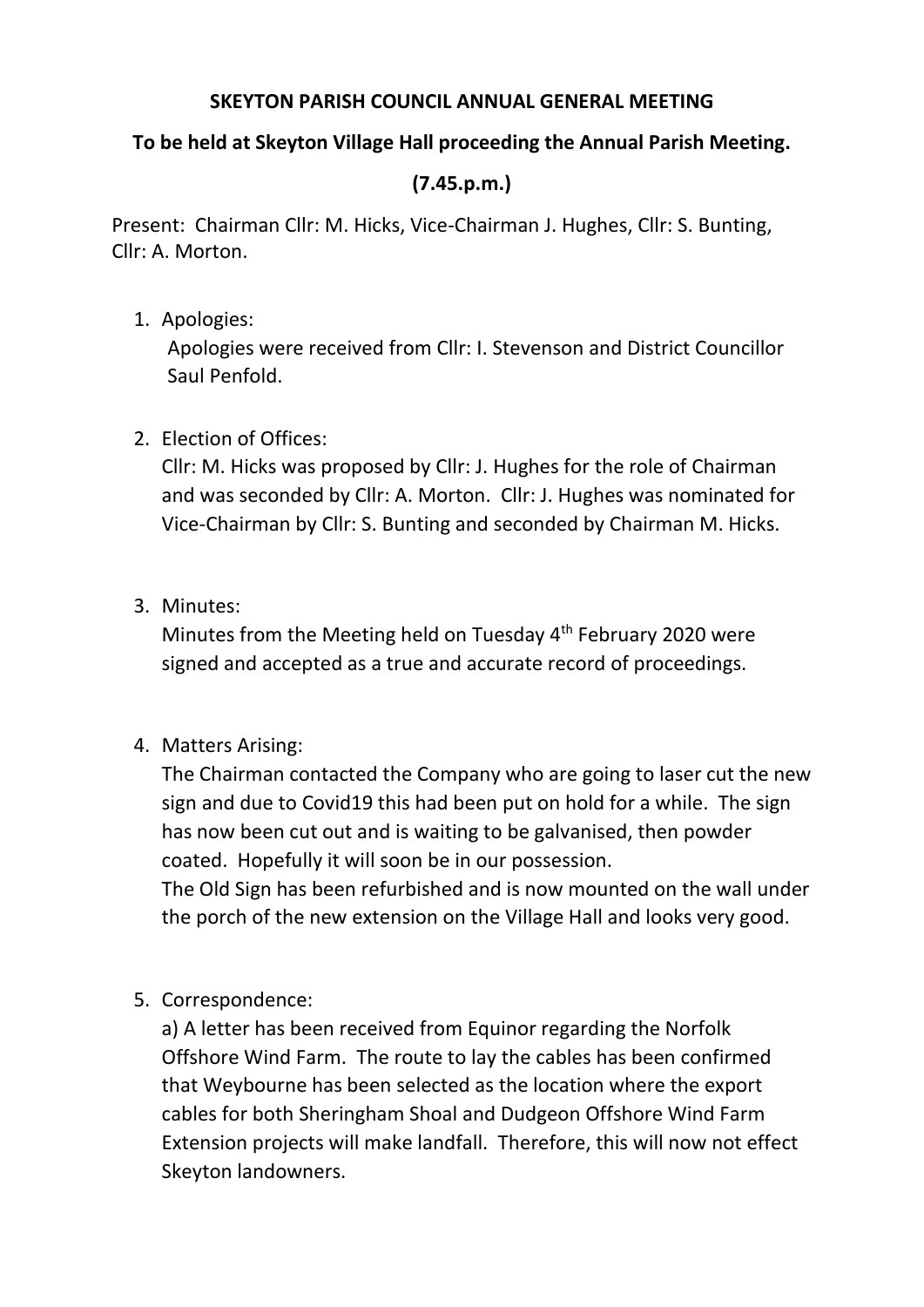b) Walking in Norfolk

An e-mail has been received re: walks in Norfolk Go to<https://www.walkinginengland.co.uk/norfolk>

c) "Your Norfolk" Special edition highlighting in which Norfolk County Council have worked together in response To Covid19. See "Your Norfolk"

d) Priscilla Bacon Hospice has touched the lives of Norfolk and beyond. A fundraising campaign was launched to the public in February 2019 and already well over 5 million has been raised. They are asking for donations to help fund a new 24 bed hospice. e) On the 24<sup>th</sup> February 2020 Cllr: I. Stevenson and the Parish Clerk attended a Policing Update Event. They were introduced to PC Peter Davison and Skeyton's Beat Officers.

We were asked to report every crime even if thought to be insignificant and were urged to email on routine matters, rather than phone 101.

- 6. Planning:
	- a) PF/19/2002 "Thistledew", Tuttington Road, Skeyton. Has now been Approved.
	- b) E-mail from Norfolk ALC Wellbeing regarding "The Magic of Heat Pumps". Natural Gas being the lowest cost of heating, but not always available in rural villages. Meaning that Oil and Electric are the most common ways of heating in rural villages. Note: new build houses will not be allowed to have oil or gas boilers installed after 2025.
- 7. Finance
	- a) Accounts. Section 1 Annual Governance Statement and Section 2 Accounting Statements have been agreed and signed. The Exemption Certificate will then be posted to JKP Littlejohn.
	- b) Bank Statement. As from  $1<sup>st</sup>$  June 2020 there is £2,668.73 in the Current Account
	- c) URM Bottle Bank. Bottle Bank has been emptied three times this year and a claim has been sent to NCC.
	- d) Clerk's wages and tax has been paid.
	- e) VAT. £27.87 has been recovered.
- 8. Highways.

Nothing as yet has been done about the road from Beech Farm down to the Blackhorse. The Council has asked time and time again for the reflector markers to be re-instated. This needs to be done before the winter sets in as the road will then become lethal.